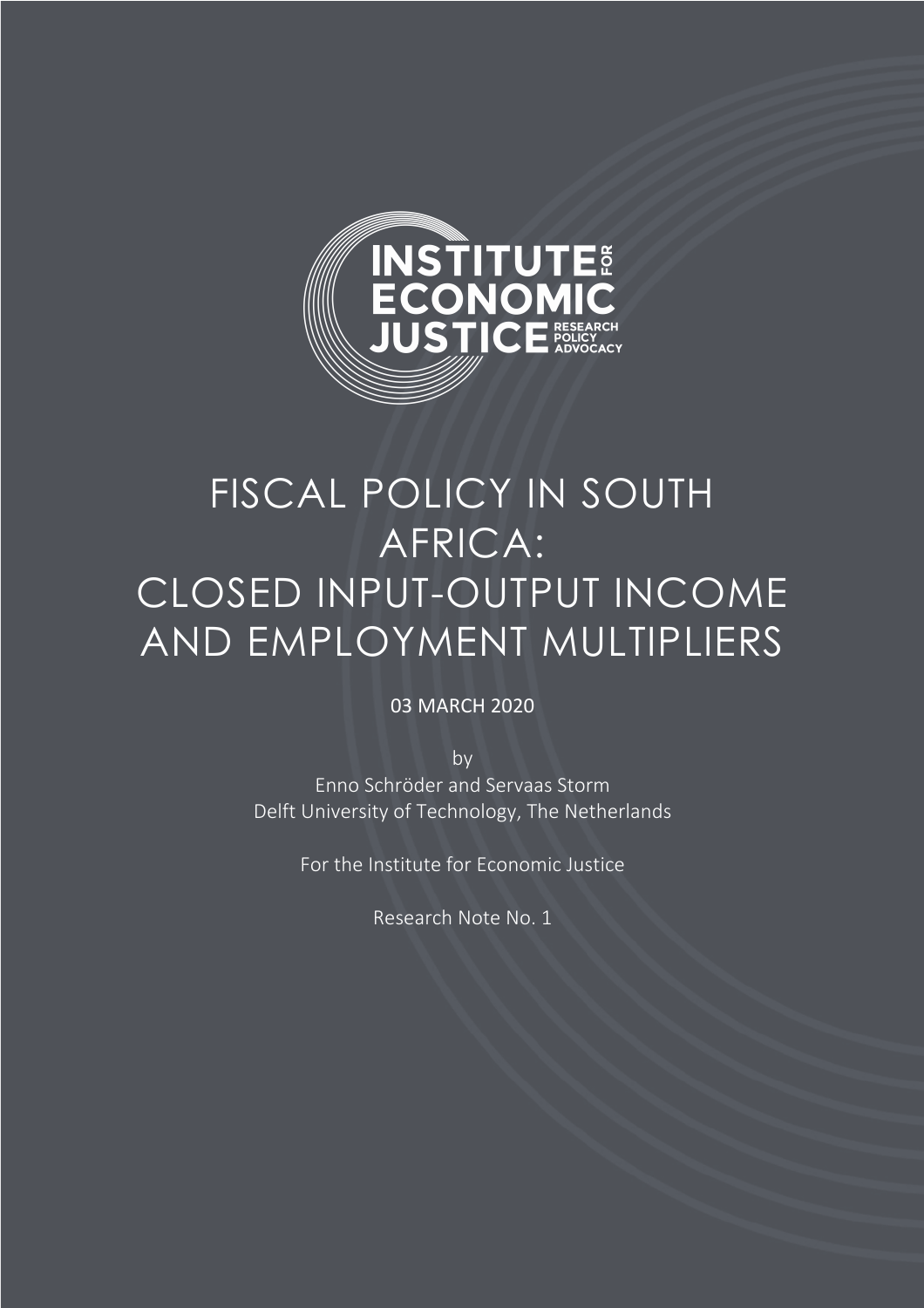#### **ABOUT THE AUTHOR(S) AND ACKNOWLEDGMENTS**

Dr Enno Schröder is an Assistant Professor in the Faculty of Technology, Policy and Management at Delft University of Technology, The Netherlands

Dr Servaas Storm is a Senior Researcher in the Faculty of Technology, Policy and Management at Delft University of Technology, The Netherlands

The IEJ is incredibly grateful for Dr Schröder and Dr Storm generously agreeing to undertake this work.

#### **CORRESPONDING AUTHOR:**

Gilad Isaacs - gilad.isaacs@iej.org.za

#### **KEYWORDS:**

Fiscal multipliers; South-Africa; closed input-output model; fiscal austerity.

JEL: C67 - Input-Output Models

#### **RECOMMENDED CITATION**

Schröder, E. and Storm, S., (2020). Fiscal policy in South Africa: closed input-output income and employment multipliers. Institute for Economic Justice, Research Note, No 1.

#### **ISBN**

© Institute for Economic Justice, 2020

For further information contact: info@iej.org.za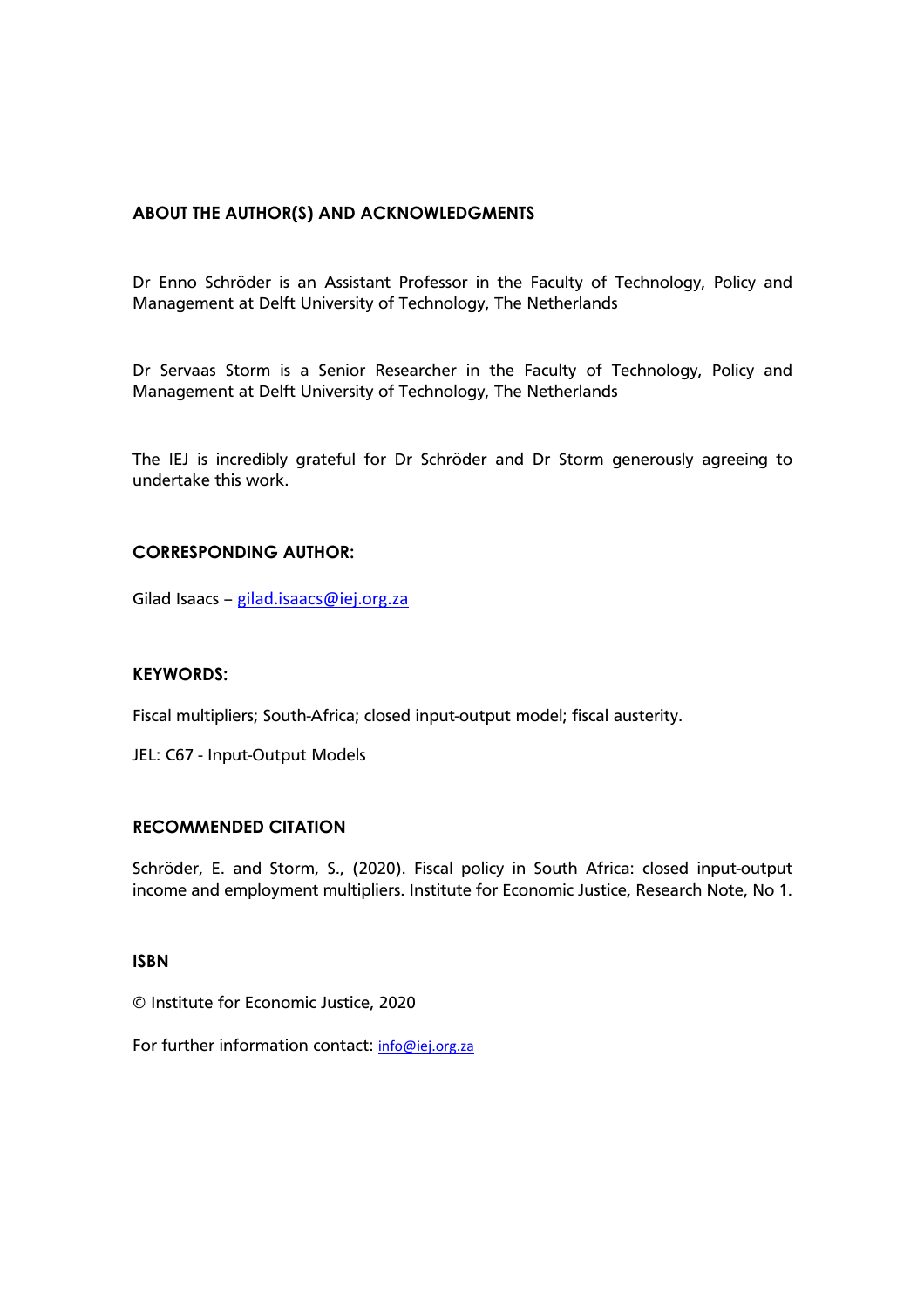# ABSTRACT

This paper estimates income and employment multipliers for South Africa, based on a closed input-output model for the year 2018. We find that income multipliers for South Africa are larger than 1 and employment multipliers are sizeable as well. Our results are in line with the literature on fiscal multipliers in South Africa and apply to the current conditions of high unemployment, economic stagnation and a negative output gap. Based on our estimates, we predict that the fiscal belt-tightening proposed in South Africa's 2020 Budget, will reinforce the slow growth of the South African economy and augment the already high rate of unemployment.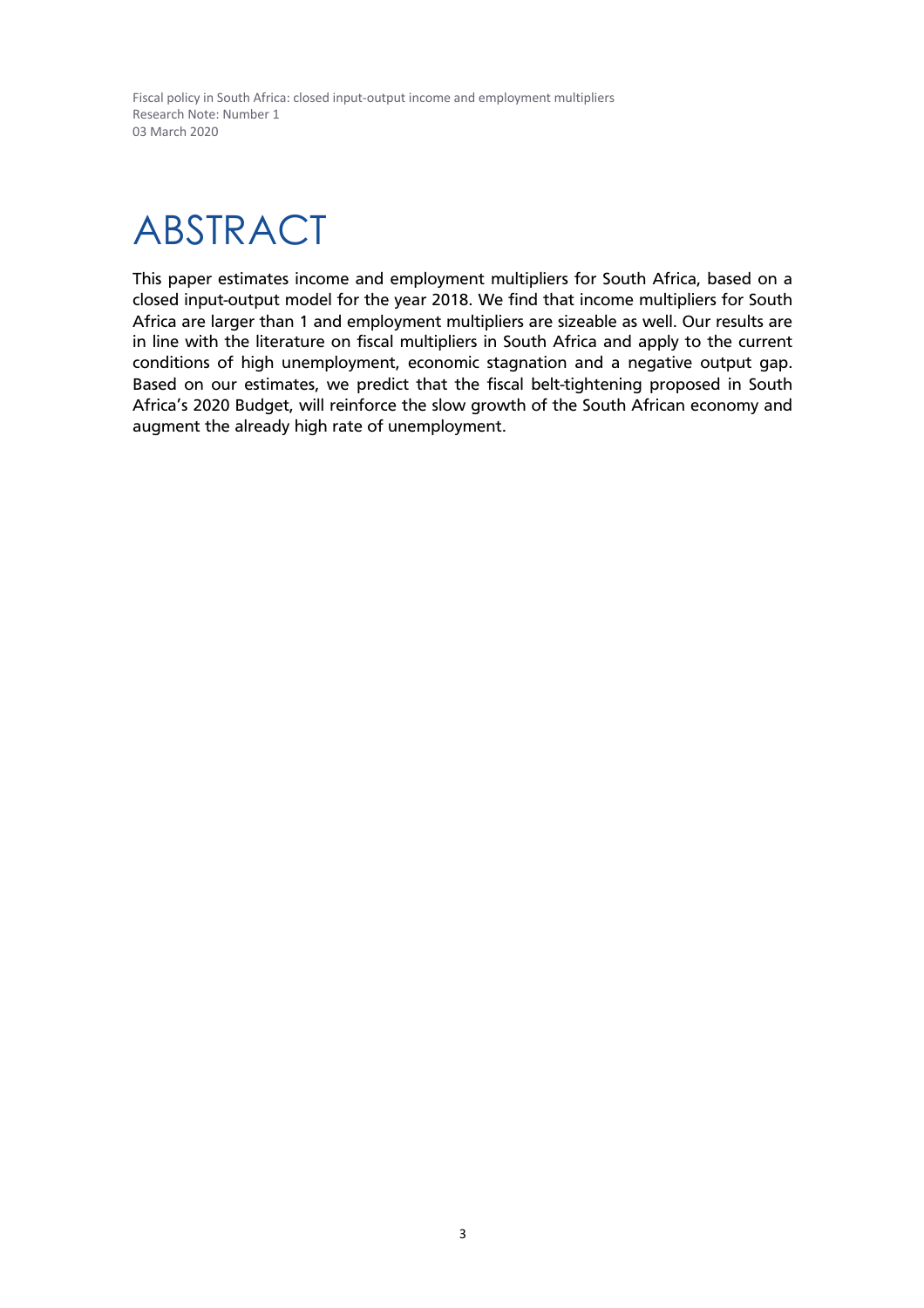## **INTRODUCTION**

South Africa's 2020 Budget proposes, over the next three years, reductions in public spending of approximately R48 billion and tax relief and rebate measures.<sup>1</sup> Policymakers in South Africa are embracing fiscal consolidation — or austerity — in the belief that this will help to revive the stagnating South African economy, presumably by inspiring 'confidence' of the business sector and global financial markets, and to raise economic growth and contribute to the sustainability of public debt. However, the obsession over the supposedly 'expansionary' fiscal belt-tightening has been criticised, arguing that austerity has, in fact, contributed to the slow growth of the South African economy and to growing income inequality in the 2010s. If this is the case, should the South African government let up on fiscal austerity? And under what circumstances would it be wise to do so?

This note argues, on the basis of new empirical evidence on South African multipliers, that continued fiscal belt-tightening is counter-productive and a distraction from developing a strategy to raise the country's long-run growth. The note is organised as follows. In section 2 we consider the state of South Africa's macro-economy and we review the extant literature on the fiscal multiplier for South Africa. In section 3 we explain the methodology used to estimate closed input-output model fiscal multipliers. Section 4 presents our main findings. Section 5 is the conclusion.

### 2 THE SOUTH AFRICAN ECONOMY HAS ROOM FOR EXPANSION

Economic growth in South-Africa has been low for almost a decade — averaging around 1% per year during 2014-2020 (see Table 1). Economic growth has been lower than population growth during this period, and per capita income growth averaged ˗0.5% per year. Actual growth has also been consistently lower than *potential* growth, which is estimated to be in the 1.9%—2.3% range (Fedderke and Mengisteab 2017). Concerns are mounting that potential growth is on a secular declining trend and may be headed toward around 1%, but even in this case, actual growth (which hovers around 0.4-0.8% per annum) falls short of potential growth. Subdued growth is largely attributable to stagnant private investment and lackluster export growth. 29% of South African workers, more than 6.7 million persons, are unemployed (Table 1) and youth unemployment is inordinately high, with 55% of those aged 15-24 years being without a job. Domestic demand growth per person has been negative during 2014-2020. And inflation (running

<sup>1</sup> The 2020 National Budget entailed a reduction of R261 billion in baseline expenditure. However, it included a number of additions in overall spending. The R48 billion is estimated using the main budget framework. We calculate what government expenditure would be if maintained at the same level in real terms, that is, if increased by inflation each year for the next three years, and subtract that from actual planned expenditure. The difference is a deficit of R48 billion.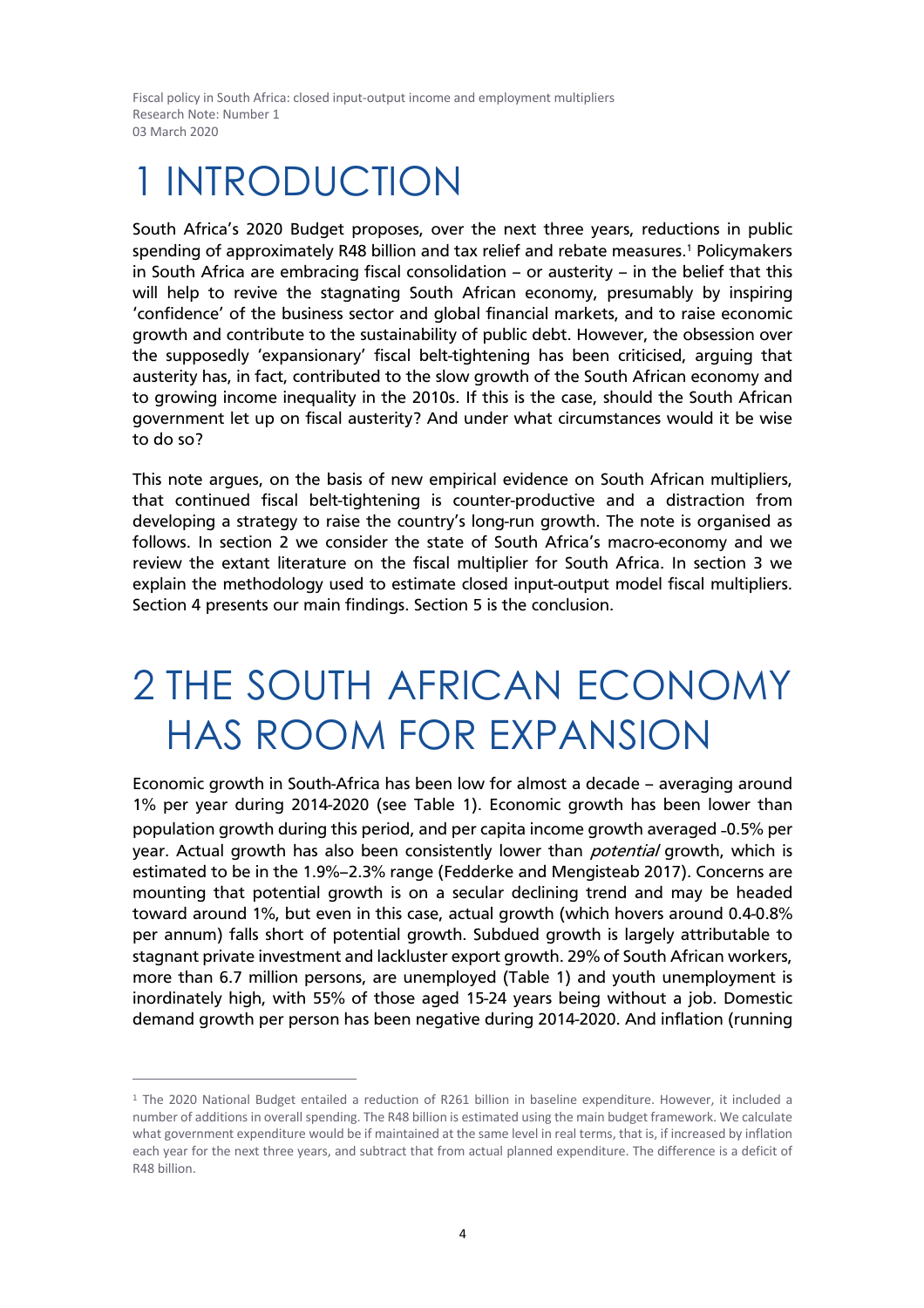at more than 4%) is below the inflation target of the Reserve Bank of South Africa (which is 5%).

These numbers suggest a considerable underutilisation of productive capacity in the South African economy and this, in turn, could be taken to indicate that there is considerable space for non-inflationary fiscal stimulus. This is not the view of the ruling South African government and the International Monetary Fund (2020), however. While accepting that South Africa's actual growth is considerably below potential growth, the IMF (2020) argues that South Africa's economic growth is mostly constrained by (microeconomic) supply-side factors, including infrastructural bottlenecks (in electricity generation and supply), over-regulated (formal) labour markets, and increases in product market concentration (as witnessed by rising profit markups). As a result, the fiscal multiplier is low (*i.e.* below unity). This is also the view of the government (see National Treasury of South Africa 2019).

In addition, the IMF (2020) highlight *negative macro-economic risks*, particularly the risk of an unsustainable fiscal deficit (which is now around 6% of GDP) and sharply rising public indebtedness, which is now around 61% of GDP, but rising. It must be noted that the increase in the fiscal deficit is largely due to the poor performance of Eskom, the national power company with commercial and developmental mandates, which generates 90 percent of the domestic electricity consumption, and also exports energy to neighbouring states. The South African government provided Eskom with exceptional financing with a value of 9% of GDP during Fiscal Year 2008-08 and Fiscal Year 2018-19 (IMF 2020). This has directly increased South Africa's public indebtedness. In the IMF assessment, the South African government has no fiscal policy space. Hence, the IMF recommends fiscal consolidation (reducing the deficit by as much as 3 percentage points of GDP), labour market deregulation, and tax cuts — all with the intention to promote private-sector led, inclusive growth (IMF 2020, p. 2).

The problem with drastic fiscal consolidation is that it runs the risk of reinforcing the stagnationist tendencies in South Africa's economy, rather than reversing them. The spending reduction of R48 billion will reduce already stagnating domestic demand by around 0.5 percentage points, slowing down growth, hurting business investment and lowering labour demand. Depending on the size of the fiscal multiplier, the austerity may also be self-defeating: if the spending reduction of R48 billion reduces GDP by more than R48 billion, the public-debt-to-GDP will *increase*, rather than decline. This is what happened in Greece, Italy and other countries in the EU, following the austerity measures introduced in the wake of the Eurozone crisis (2010-2014). The fact that fiscal austerity can be self-defeating has been acknowledged by the IMF itself (Blanchard and Leigh 2013).

|                                  | 2014 | 2015   | 2016   | 2017   | 2018   | 2019   | 2020   |
|----------------------------------|------|--------|--------|--------|--------|--------|--------|
| GDP growth                       | 1.8  | 1.2    | 0.4    | 1.4    | 0.8    | 0.4    | 0.8    |
| $ GDP$ per capita growth $ 0.3 $ |      | $-0.3$ | $-1.1$ | $-0.1$ | $-0.7$ | $-1.1$ | $-0.7$ |

Table 1 South Africa: Macro-economic indicators 2014-2020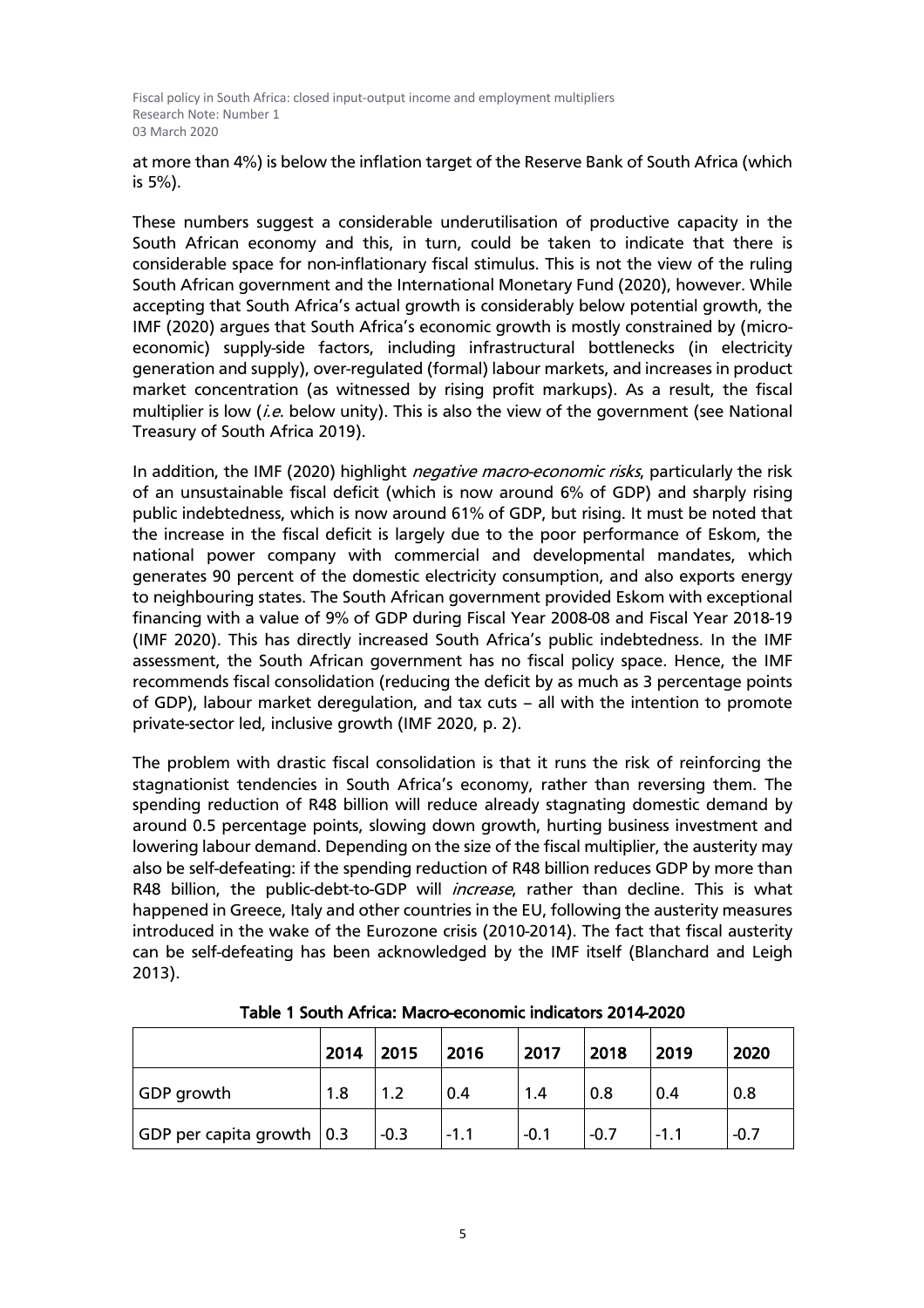| Govt. deficit (%)                              | $-4.3$ | $-4.8$ | $-4.1$ | $-4.4$ | $-4.3$ | $-6.1$ | $-6.7$ |
|------------------------------------------------|--------|--------|--------|--------|--------|--------|--------|
| Public debt/GDP (%)                            | 47     | 49.3   | 51.5   | 53     | 56.7   | 60.8   | 65.3   |
| Inflation (CPI)                                | 6.1    | 4.6    | 6,3    | 5.3    | 4.6    | 4.2    | 5.2    |
| Unemployment (%)                               | 25.1   | 25.4   | 26.7   | 27.5   | 27.1   | 28.6   | 29.8   |
| domestic<br>capita<br>Per<br>demand growth (%) | $-1.0$ | 0.5    | $-2.4$ | 0.4    | $-0.6$ | $-0.8$ | $-0.7$ |

Source: IMF (2020). South Africa Country Report No. 20/33.

Note: The numbers for the year 2020 are IMF-staff projections.

Many studies on fiscal multipliers in South Africa (e.g. Mabugu *et al* 2013) assume from the outset of the analysis that the economy is supply-constrained and, predictably, find that only interventions which increase the supply potential of the economy lead to positive multiplier impacts. However, these models do not capture the fact that the South African economy is performing considerably below potential (there is a significant negative output gap) nor that unemployment is very high. In contrast, Makrelov, Arndt, Davies and Harris (2018) find (using a stock-flow-consistent model for South Africa for the post-2008 period) that the fiscal multiplier takes a value of 2.5 under the conditions of a large negative output gap, a lack of supply-side constraints, a well-functioning financial sector and relatively low government debt levels. These authors argue that the high fiscal multiplier is due to the fact that higher public expenditure does increase aggregate demand and employment, which in turn pushes inflation (expectations) up. Higher inflation reduces real interest rates, and this 'crowds in' business investment – and raises economic growth further. The high fiscal multiplier is mostly the result of the additional business investment, induced by the fiscal stimulus.

Burrows and Botha (2013) estimate the closed input-output income multipliers for South Africa using a time-series of seven input-output tables for the period 1980-2010. Their closed income multiplier estimates (appearing in Table 2) include the direct effect, the indirect effects and the induced consumption effect (but *not* the induced investment effect). The average (fiscal) income multiplier for the period 1980-2010 is 1.72, which means that an increase in public expenditure of R1 billion raises South Africa's GDP by R 1.72 billion. But as can be seen in Table 2 (which reproduces their main findings), South Africa's closed income multiplier shows a declining time trend — going down from 1.82 in 1980 to 1.60 in 2010. Burrows and Botha (2013) attribute this decline to the increasing openness of South Africa's economy (after the end of apartheid) and the stagnation of household incomes (which has lowered the induced consumption effect). However, even in 2010, the income multiplier is estimated to be equal to 1.6.

Table 2 Closed input-output income multipliers for South Africa, 1980-2010

|  | 1980 | 1985 | 1990 | 1995 | 2000 | 2005 | 2010 |
|--|------|------|------|------|------|------|------|
|--|------|------|------|------|------|------|------|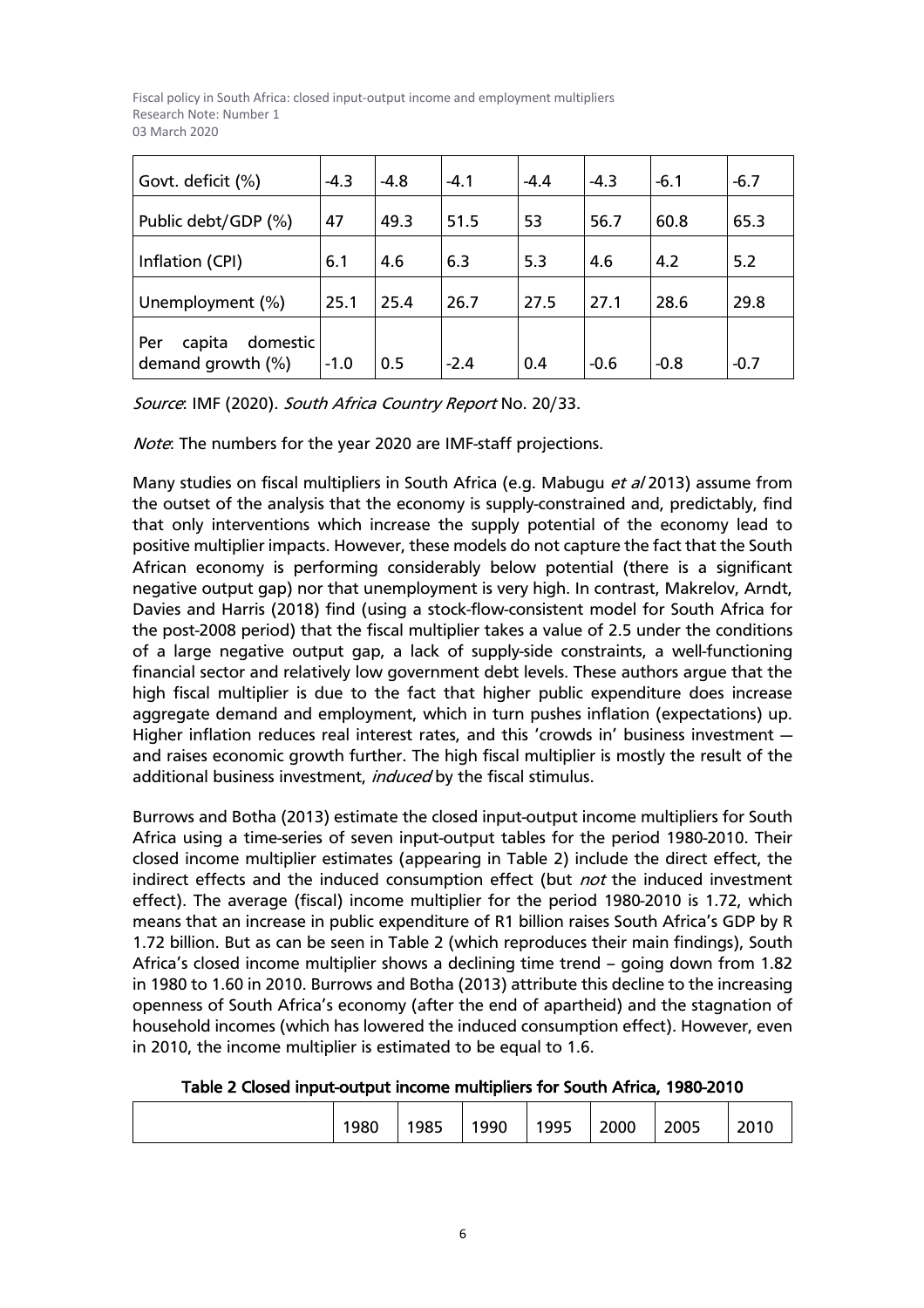| income   1.824   1.874   1.783   1.714   1.673   1.579<br>  Closed<br><b>IO</b><br>multiplier |  |  |  |  |  |  | 1.600 |
|-----------------------------------------------------------------------------------------------|--|--|--|--|--|--|-------|
|-----------------------------------------------------------------------------------------------|--|--|--|--|--|--|-------|

Source: Burrows and Botha (2013), Table 3.

Notes: These closed income multipliers do include the direct effect, the indirect effects and the induced consumption effect (but not the induced investment effect).

Actual economic growth in South Africa is considerably below potential growth and the South African economy is not functioning near full capacity – as is argued by Makrelov, Arndt, Davies and Harris (2018) as well. It is true that the economic expansion may run into infrastructural constraints (e.g. shortage of electricity), but such shortages could be overcome if the fiscal expansion is targeted at removing and/or easing these infrastructural bottlenecks. And to the extent that the fiscal stimulus will prove to be inflationary, this may well lower real interest rates and 'crowd in' additional privatesector investment, as pointed out by Makrelov, Arndt, Davies and Harris (2018). In this case the fiscal stimulus and induced private investment will raise the economy's rate of potential growth, because the investment expands the economy's productive capacity (see Storm 2020). There is a growing recognition, also within the IMF (Kopp et al. 2019), that a programme of fiscal stimulus can have a permanent impact on a country's growth (see also Girardi, Paternesi Meloni and Stirati 2018).

The key issue, therefore, is the size of the fiscal multiplier. In the next sections we present the (closed) input-output modelling methodology we used to estimate fiscal multipliers and our results for the South African economy in 2018.

# 3 ESTIMATING CLOSED INPUT-OUTPUT INCOME AND EMPLOYMENT MULTIPLIERS FOR 2018

The input—output model is widely used to investigate the extent to which changes in final demand, given the structural relations between industries, generate changes in other economic variables such as income and employment.<sup>2</sup> This approach is known as impact analysis (Miller and Blair 2009). The input—output model treats final demand as exogenous. It assumes that industries use inputs in fixed proportions in the double sense. The industries are assumed to use all inputs in fixed proportion to output (constant returns to scale), and they use all inputs in fixed proportion to each other (no factor substitution). In other words, the technical coefficients, which determine the quantities of intermediate inputs necessary to produce one unit of gross output, are fixed. The

<sup>&</sup>lt;sup>2</sup> The description of the IO model closely follows Picek and Schröder (2018).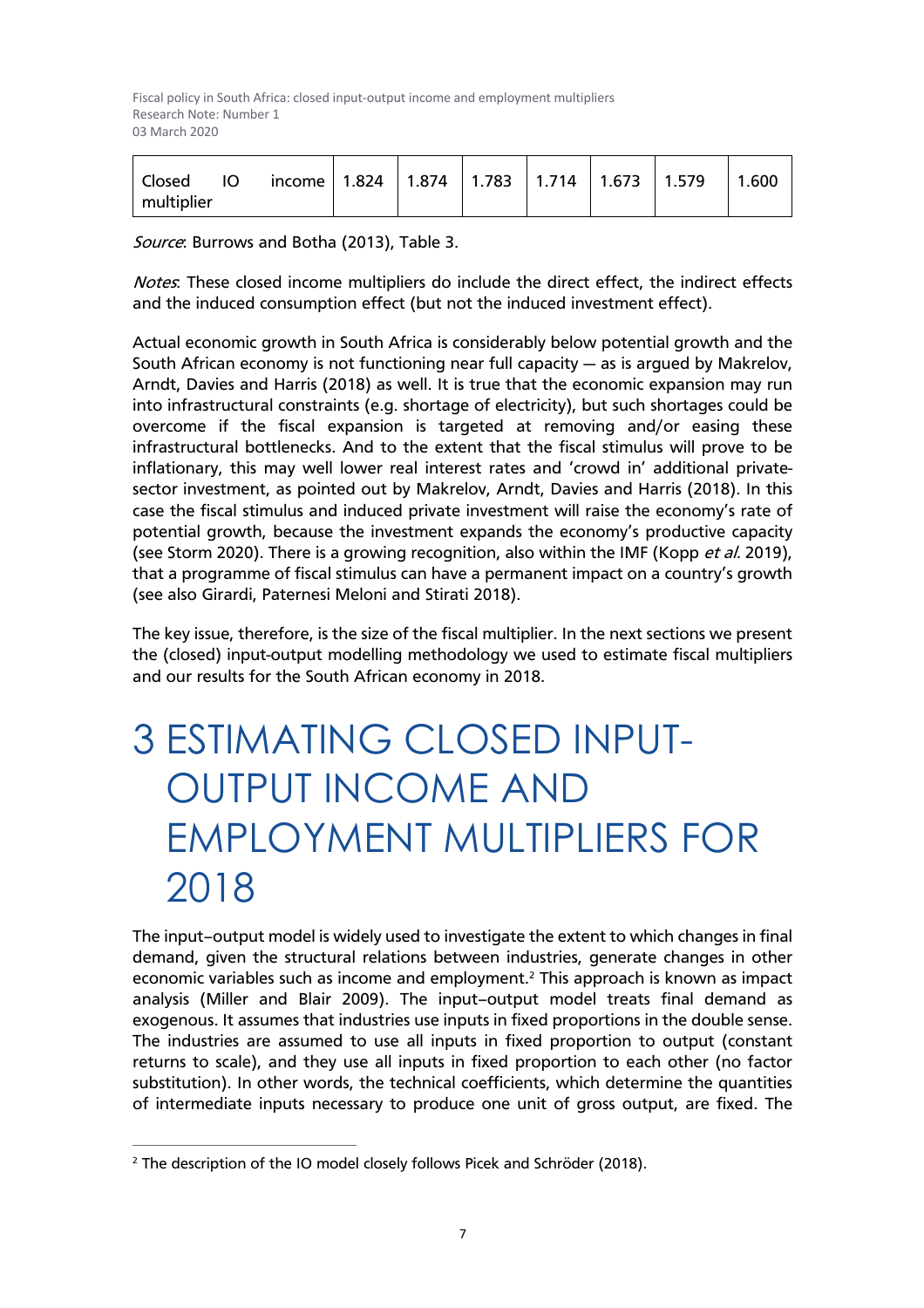input—output model furthermore assumes that additional supply is always able to meet an exogenous increase in final demand–the economy operates below full capacity.

To illustrate how the input-output model works, let us assume that final demand for cars increases by R1 million. How much would income and employment in all industries increase in order to meet the new demand? Because the automotive industry uses intermediate inputs from itself and from other supplying industries (e.g. rubber, plastics and so on), the demand for intermediate inputs will increase directly and indirectly (because the production of intermediate inputs supplied to the car industry in turn depends on the supply of intermediate inputs, which in turn depends on the supply of intermediate inputs, and so forth). The *open* input–output model includes these direct and indirect effects operating through the demand for intermediate inputs.

The *closed* input–output model recognises that final demand is not entirely exogenous. Basic consumption theory predicts that higher household income causes higher consumption spending. A final demand shock will initiate additional production; additional production will require more labour input; the higher demand for labour services will increase labour income; and this will increase the amounts spent by households on consumption. In input—output economics, the endogenisation of household consumption is known as closing the model with respect to households. This step can be likened to the addition of industry-specific Keynesian consumption functions to the input—output model. The total effect of an exogenous increase in final demand is composed of (*a*) the direct effect, (*b*) the indirect effect and (*c*) the induced consumption effect. The induced consumption effect represents the change in income and employment that arises from households spending the increased labour income earned in (say) the car industry and in supporting industries.

One can go one step further and postulate that higher income not only generates additional consumption spending but also additional investment spending. Using the example of higher final demand for cars, Picek and Schröder (2018, p. 2219) justify this step as follows:

"The higher profits earned in the car industry and in supporting industries might induce firms to increase their investment expenditure. In a theoretical ideal, investment expenditure would depend only on the availability of profitable investment opportunities and would be independent of current income. In the presence of capital market imperfections, many firms will be liquidity-constrained and they will tend to raise their investment expenditure when higher current income relaxes this constraint. With adaptive expectations, higher current income will raise the prospective yield of investment and the expectation of increased profits in future periods will induce investment in the current period. In an input—output model that is closed with respect to (households and) firms, the total effect of an exogenous increase in final demand is composed of the direct effect, the indirect effect, the induced consumption effect and the induced investment effect. The induced investment effect represents the change in output/income/employment that arises from firms investing a fraction of the additional profits earned in the car industry and in supporting industries. The fraction of current-period profits that turns into current-period investment is industry-specific and given by the ratio of industry-level investment expenditure to total economy-wide profits."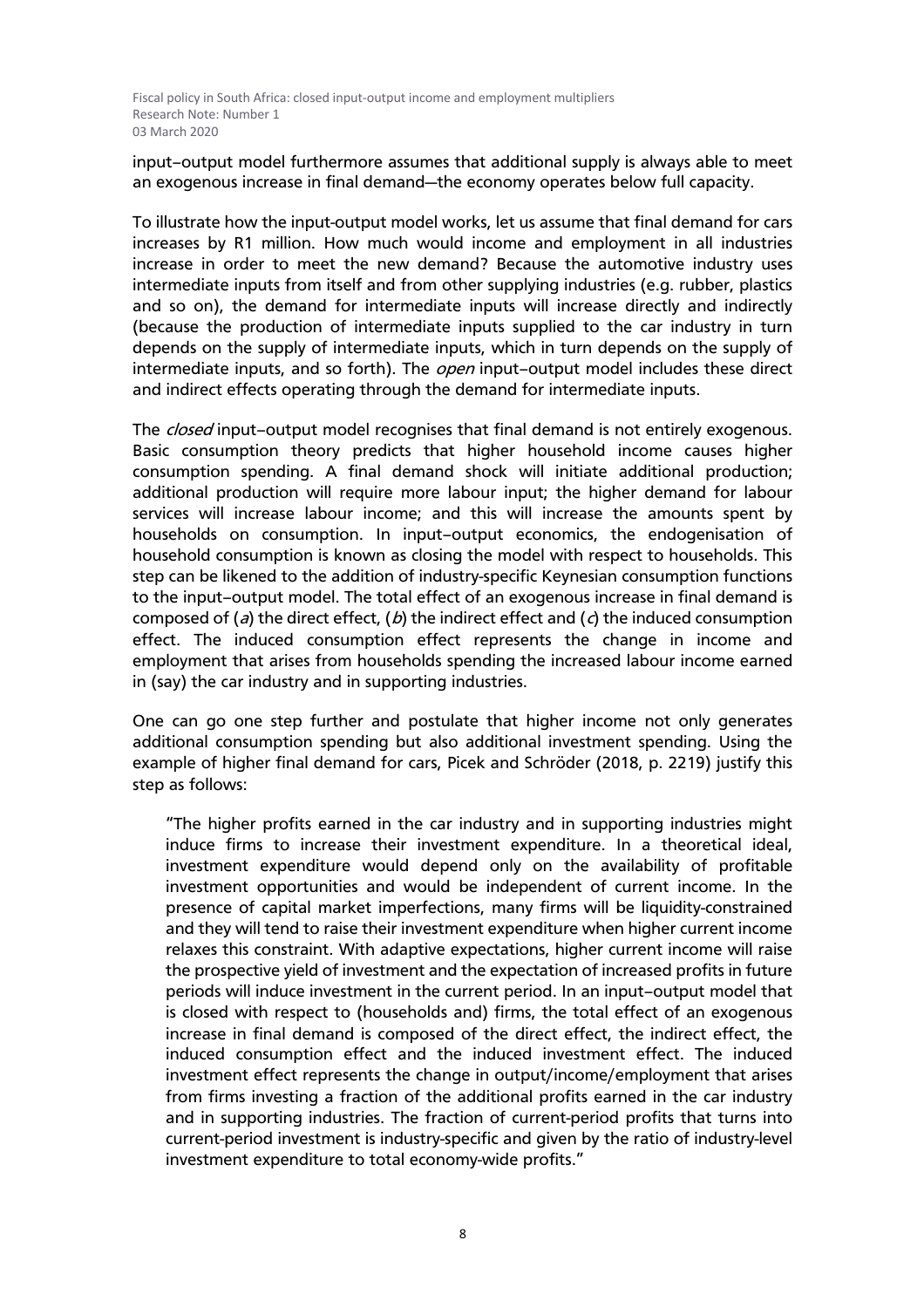Recent econometric findings on U.S. business investment (during 1983Q4 and 2016Q4) by IMF economists Kopp, Leigh, Mursula and Tambunlertchai (2019, p. 4) confirm that business investment is overwhelmingly determined by (expected) demand. Makrelov, Arndt, Davies and Harris (2018) have shown that the induced private-sector investment contributes significantly to the fiscal multiplier in South Africa. The estimations presented here include such an induced investment effect.

We briefly describe the equations and the intuition behind the input—output model. Using standard notation from matrix algebra, the accounting equation (1) states that gross output by industry ( $i = 1, ..., n$ ) is equal to intermediate demand Z i and final demand f:

$$
(1) \qquad \qquad x = Z \, i + f
$$

**x** is the (1 x n) gross output vector, **Z** is the ( $n \times n$ ) inter-industry flow matrix and f is the ( $nx$  1) final demand vector. I is the ( $nx$  1) unit vector which is used to take the row sums of matrix Z. The  $(n \times n)$  input-output coefficient matrix A is defined as:

$$
(2) \hspace{1cm} A = Z \hat{X}^{-1}
$$

What we assume is that  $a_{ij} = \frac{z_{ij}}{x_j}$ , which means that industry  $j$  requires a fixed amount of

intermediate inputs produced by industry *i* (per unit of gross output *j*). An element  $a_{ij}$  of matrix A represents the direct impact of an increase in final demand for goods produced by industry  $j$  on the gross output of industry  $i$ . The hat in eq. (2) denotes a diagonal matrix, and the superscript <sup>-1</sup> denotes the inverse of a matrix. From eq. (2), it follows that  $Z = A \hat{x}$ . Substitution of this expression into eq. (1) gives:

$$
(3) \t x = Ax + f
$$

Eq. (3) can be used to derive the reduced-form equation for the input-output model as follows:

(4)  $X = [I - A]^{-1} f = L f$ 

where  $\mathbf{L} = [\mathbf{I} - \mathbf{A}]^{-1}$  is the so-called Leontief inverse (Miller and Blair 1985). An element  $l_{ii}$  of matrix L represents the direct and indirect impact of an increase in final demand in industry  $j$  on the gross output of industry  $i$ .

## 4 ESTIMATES OF THE FISCAL MULTIPLIERS FOR THE YEAR 2018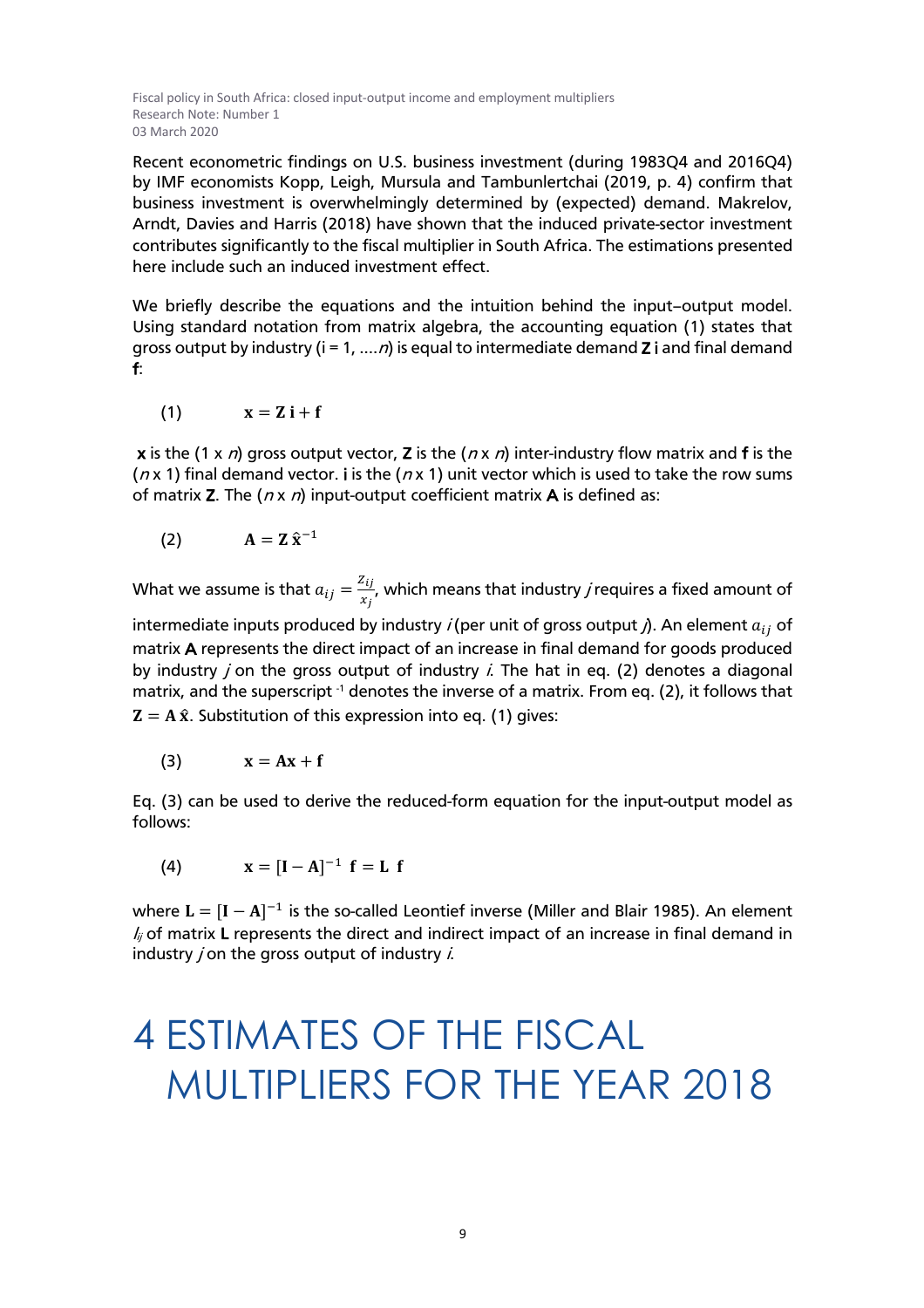To estimate the fiscal multipliers, we have used the balanced 91-industries input-output table for 2018 (in basic prices) provided by Quantec Research.3 The 91 industries included in the analysis and the industry specific multipliers are listed in Appendix A. To estimate the closed input-output multipliers, we used eq. (4), but we endogenise household consumption and private investment.

- To endogenise household consumption, the input-output model is closed by expanding the inter-industry flow matrix Z of the open model in eq. (1). The input—output model closed with respect to households regards the household sector as an additional industry; it effectively treats wages and salaries as the "output" of the household sector, and household consumption as the "input" to the household sector. The expanded inter-industry flow matrix  $\overline{Z}$  has the dimension  $(n + 1) \times (n + 1)$ .
- The input-output model closed with respect to households (consumption) and firms (investment) treats the corporate sector as an additional industry; it effectively models profits as the "output" of the corporate sector, and corporate investment as the "input" to the corporate sector. In this case, we add two additional "industries" (household and corporate sector), so the expanded interindustry flow matrix  $\overline{Z}$  has the dimension (n + 2) x (n + 2).

The Leontief inverse corresponding to the closed models then becomes:

(5) 
$$
\overline{\mathbf{x}} = [\mathbf{I} - \overline{\mathbf{A}}]^{-1} \overline{\mathbf{f}} = \overline{\mathbf{L}} \overline{\mathbf{f}}
$$

The column sums of the open model's Leontief inverse give the simple gross output multipliers. The column sums of the closed model's Leontief inverse give the total gross output multipliers, which include the induced consumption and investment effects (we study the impacts on the  $n$  original industries, so the column sum is formed over the first *n* rows of  $\bar{L}$ ). For total income and employment multipliers, each row of the Leontief inverse is multiplied by the industry-specific value added coefficient ( $vc_i = va_i/x_i$ ) or the employment coefficient ( $ec_i = emp_i/x_i$ ):

(6) 
$$
\widehat{vc} \overline{L}_n
$$
 and  $\widehat{ec} \overline{L}_n$ 

where the hat denotes a diagonal matrix of impact coefficients and the subscript  $n$ highlights that only the first  $n$  rows and columns of the closed model's Leontief inverse are taken into account. The column sums are sector-to-economy multipliers: they give  $n$ total income multipliers and  $n$  total employment multipliers.

<sup>&</sup>lt;sup>3</sup> This paper makes use of the South African Standardised Industry Indicator Database, which is compiled, administered and owned by Quantec Research. According to Quantec Research (2018:1), the database is compiled by combining a comprehensive set of industry and national account indicators with a consistent supply and use framework spanning three decades. These input-output tables are commonly used by academics and policy makers working on South Africa (e.g. Burrows and Botha 2013).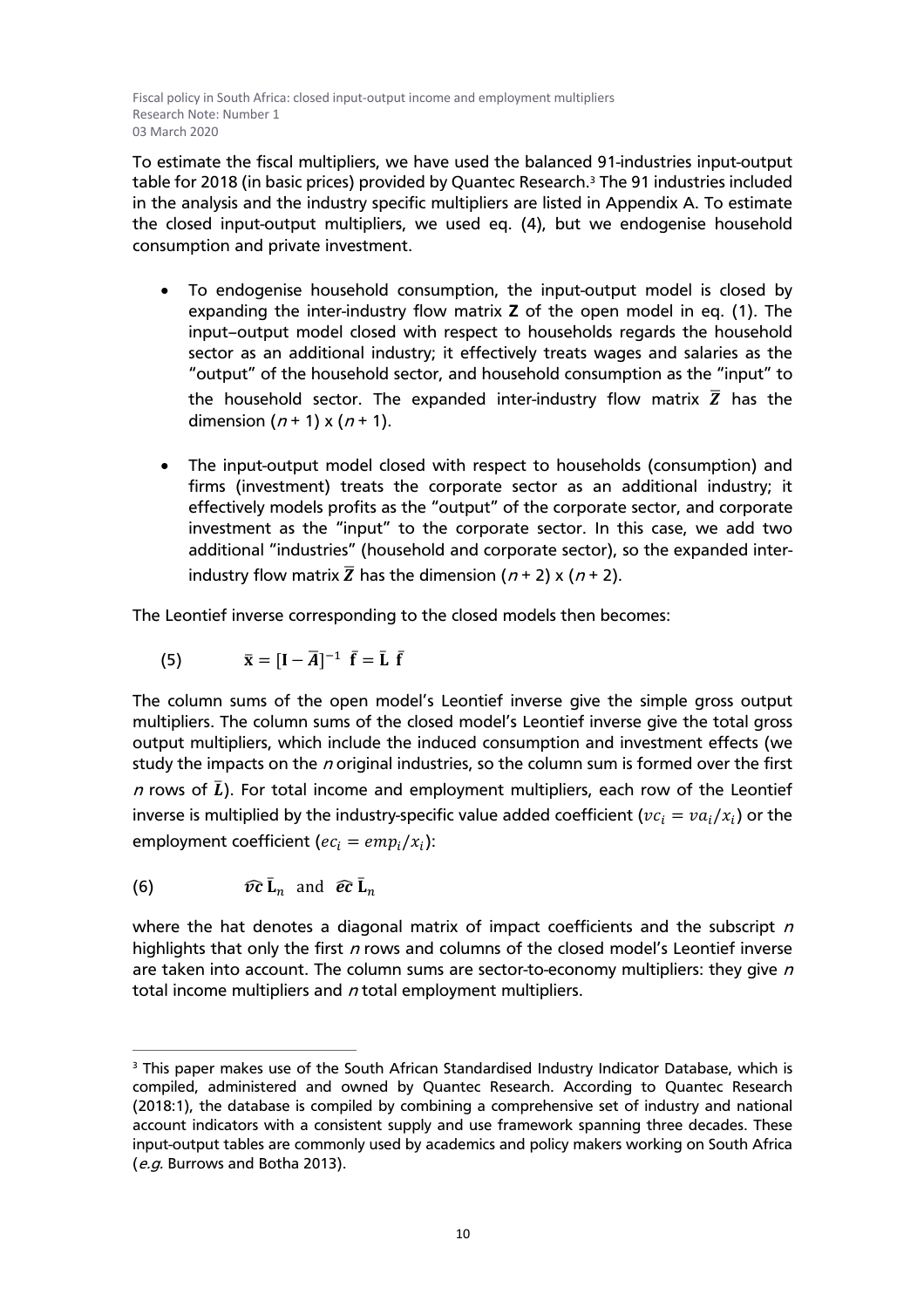Our ultimate interest rests with economy-wide impacts of stimuli to the whole economy, which are determined by economy-to-economy multipliers. The impacts depend on the size of the stimulus and its composition (or the size of the expenditure cut and its composition). Without information about the composition of a fiscal spending program, we simply assume that final demand for all sectors increases in proportion to their share in final demand. We use the composition of the final demand vector f to weight the sector-to-economy multipliers. The weights are given by final demand for the output of an industry as a share of total final demand. Our main findings appear in Table 3. The appendix reports the sector-to-economy multipliers.

|                                                                                   | Income | Employment |
|-----------------------------------------------------------------------------------|--------|------------|
| average multiplier                                                                | 1.68   | 6.9        |
| direct + indirect + induced consumption effect                                    | 1.50   | 6.1        |
| $direct + indirect + induced consumption effect +  $<br>induced investment effect | 1.87   | 7.7        |

| Table 3 Closed input-output income and employment multipliers for South Africa, 2018 |  |  |
|--------------------------------------------------------------------------------------|--|--|
|--------------------------------------------------------------------------------------|--|--|

Source: Estimated by authors based on data from Quantec Research (2019).

Notes. The income multiplier is the extra income generated in the economy as a result of an expenditure-weighted increase in spending by R1. The employment multiplier gives the number of jobs created by an expenditure-weighted increase in spending of R1 million.

According to our results, a stimulus of R1 will raise South Africa's GDP by R1.5, when we only take the *induced household consumption effect* into account. This estimate can be compared to the closed multipliers estimated by Burrows and Botha (see Table 2). It can be seen that the trend decline in the aggregate multiplier observed by Burrows and Botha – from a multiplier value of 1.82 in 1980 to a value of 1.60 in 2010 – has continued.

However, our estimate of the multiplier is 1.87 when we include both the induced consumption effect and the induced investment effect. Endogenising investment raises the magnitude of the aggregate multiplier and brings it closer to the value of 2.5 obtained by Makrelov, Arndt, Davies and Harris (2018). Taking the investment response to higher GDP and higher profit income into consideration is clearly an improvement, as the multiplier estimate becomes more comprehensive. However, in our analysis we could not distinguish private-sector and public investment (because of data limitations) and we have therefore endogenised *total* investment (rather than merely private-sector investment). Because of this limitation, we think that a value of 1.87 likely represents an over-estimate of the aggregate multiplier. Table 3 therefore presents the 'average' of the two closed input-output multipliers as a compromise. The average multiplier for South Africa is equal to 1.68 in 2018. All our estimates of South Africa's multiplier are substantially higher than 1. Fiscal stimulus not only generates income but also employment. On average, an increase of R1 million in expenditure will lead to creation of around 7 jobs.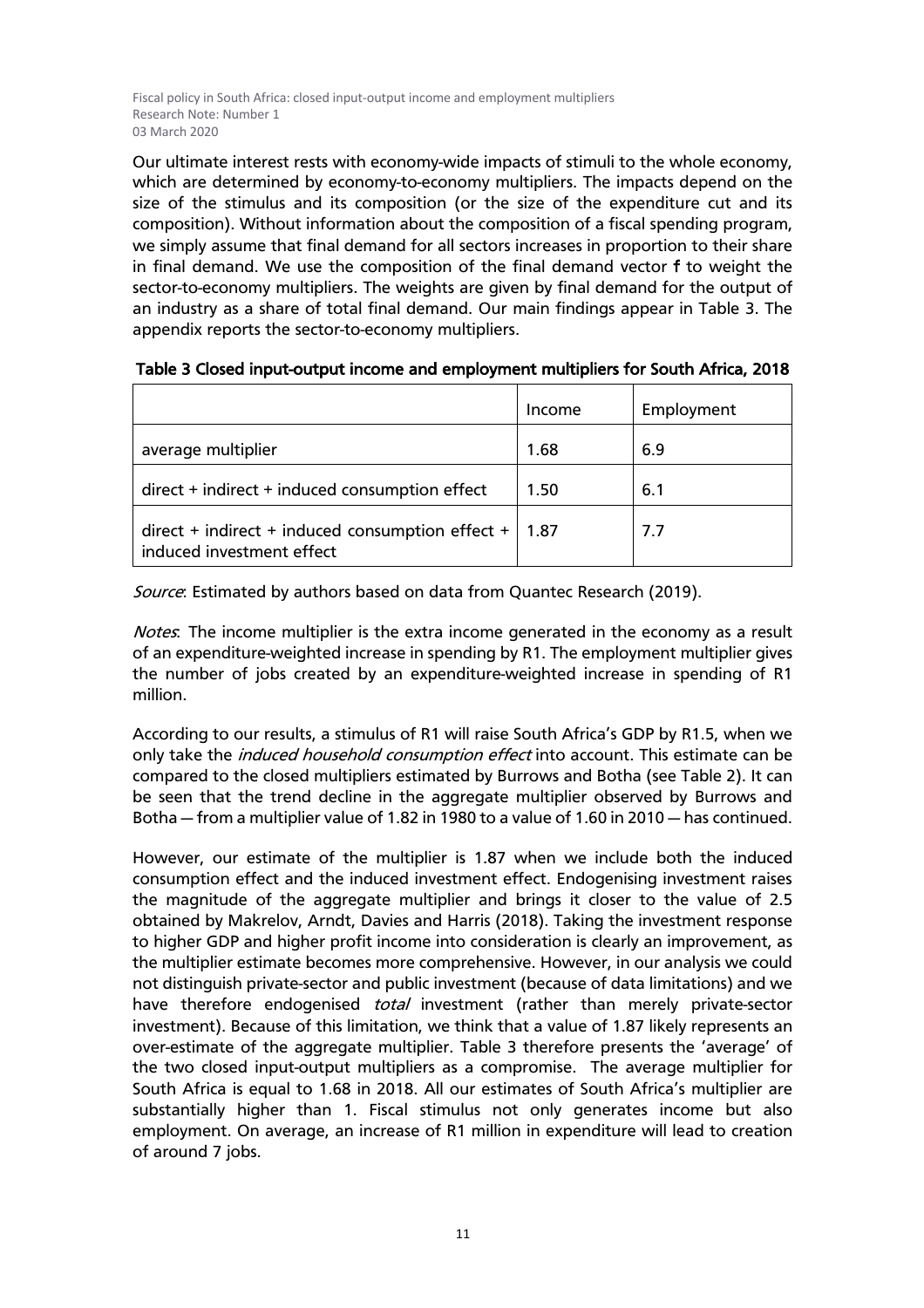# 5 CONCLUSION

According to our estimates of the closed input-output income and employment multiplier impacts due to fiscal stimulus, R1 billion of extra spending will generate R1.68 billion extra income, creating 6,900 new jobs (see Table 3). Our findings for the year 2018 are in line with earlier input-output multipliers for the period 1980-2010 estimated by Burrows and Botha (2013) as well as with findings by Makrelov, Arndt, Davies and Harris (2018) – and these multiplier effects apply in current conditions of a negative output gap, a stagnant economy, and high unemployment.

Our findings imply that the proposed cut in public expenditure by R48 billion will likely reduce South Africa's GDP by R81 billion over the next three years 2020-2022. This amounts to a decline in GDP by around 0.5 percentage points, accompanied by the likely destruction of approximately 330 000 jobs. The 2020 austerity Budget is socially and economically destructive.

We would like to end on a cautionary note. First, our estimates of the fiscal income and employment multipliers must be interpreted within the (current) conditions of South Africa's demand-constrained economy which is growing at a rate lower than the potential growth rate. It is in these circumstances that a well-designed strategy of fiscal expansion, targeting potential infrastructural weaknesses in the economy as well as redistribution income toward the lower-income groups, will have high pay-offs not just in terms of induced consumption demand and induced business investment, but also in lowering South Africa's public-debt-to-GDP ratio. The fiscal expansion should be 'productivist' – promoting investment, building infrastructure and productive capacity and capabilities, supporting economic diversification, and stimulating R&D and innovation. Second, the fiscal stimulus will spill over into higher imports – and raise the deficit on South Africa's current account (of the Balance of Payments). South Africa will become more reliant on the inflow of foreign savings, but as argued by Blanchard, Ostry, Ghosh and Chamon (2016) and by Makrelov et al. (2018), when managed properly, the inflow of foreign finance will support the fiscal expansion and lead to higher fiscal multipliers, because inflows may decrease non-bond interest rates and thus reduce the cost of financial intermediation. The end result may well be that the fiscal stimulus 'crowds in' private investment.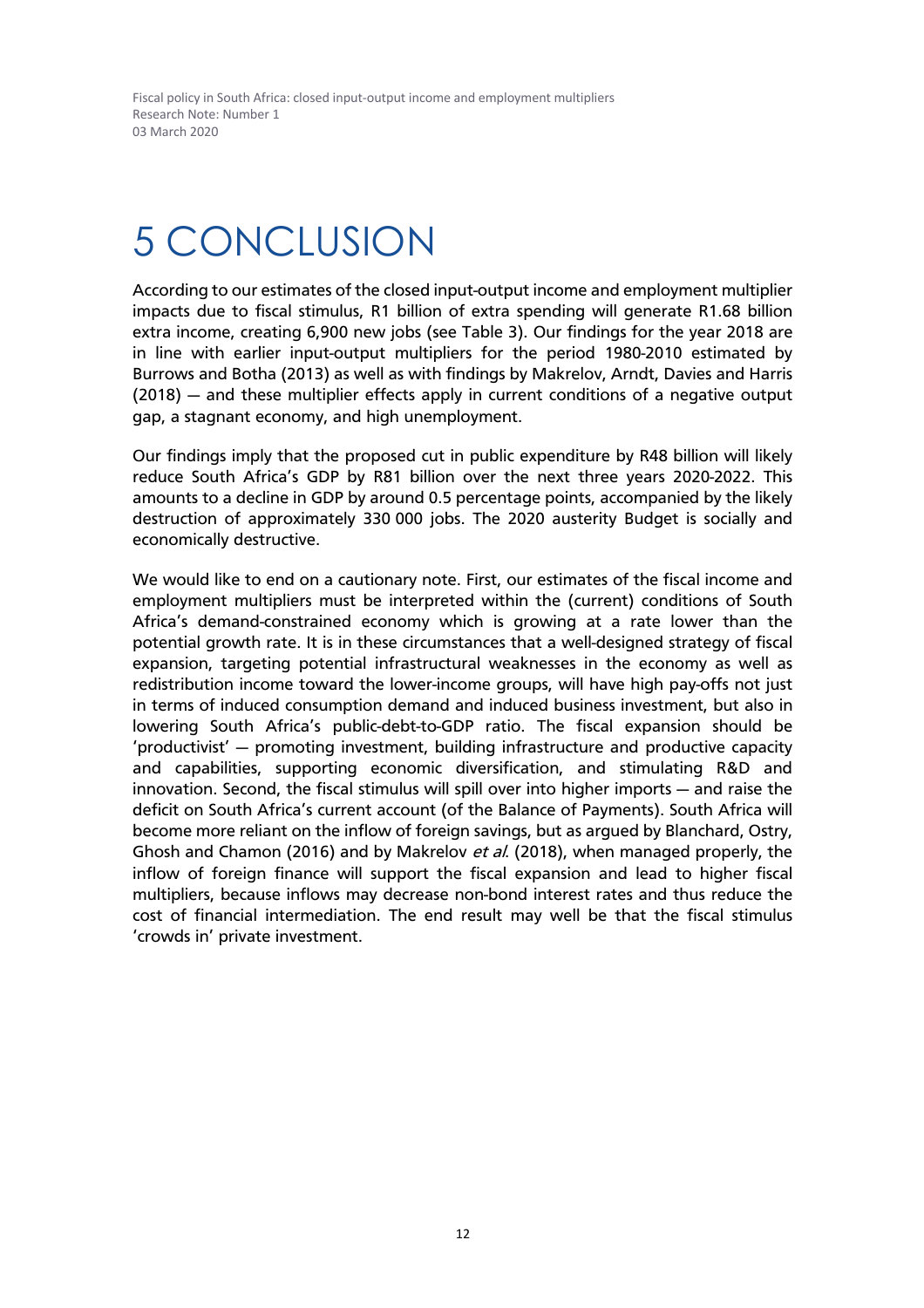### REFERENCES

Blanchard, O. and D. Leigh. 2013. 'Growth forecast errors and fiscal multipliers.' IMF Working Paper WP/13/1. Washington, DC: IMF.

Blanchard, O., J.D. Ostry, A.R. Ghosh, and M. Chamon. 2016. 'Do capital flows need to be tamed? Capital flows: expansionary or contractionary?'. The American Economic Review 106 (5): 565—69.

Burrows, L.R. and A.P. Botha. 2013. 'Explaining the changing input-output multipliers in South African: 1980-2010.' Available at: file:///C:/Users/sstorm/Downloads/essa2013\_2636.pdf

Fedderke, J.W. and D.K. Mengisteab. 2017. 'Estimating South Africa's output gap and potential growth rate.' South African Journal of Economics 85 (2): 161-177.

Girardi, D., W. Paternesi Meloni and A. Stirati. 2018. 'Persistent effects of autonomous demand expansions.' INET Working Paper No. 70. New York: Institute for New Economic Thinking. https://www.ineteconomics.org/research/researchpapers/persistent-effects-of-autonomous-demand-expansions

IMF. 2020. South Africa Country Report No. 20/33. Available at: http://www.treasury.gov.za/comm\_media/press/2020/IMF%20ARTICLE%20IV%20CON SULTATION.pdf

Kopp, E., D. Leigh, S. Mursula and S. Tambunlertchai. 2019. 'U.S. Investment since the Tax Cuts and Jobs Act of 2017.' IMF Working Paper No. WP/19/120. Washington, DC: IMF.

Mabugu, R., V. Robichaud, H. Maisonnave and M. Chitiga. 2013. 'Impact of fiscal policy in an intertemporal CGE model for South Africa.' Economic Modelling 31: 775-782.

Makrelov, K., C. Arndt, R. Davies and L. Harris. 2018. 'Fiscal multipliers in South Africa. The importance of financial sector dynamics.' WIDER Working Paper 2018/6. Helsinki: UNU-WIDER.

Miller, R.E. and P.D. Blair. 1985. Input-Output Analysis. Foundations and Extensions. Englewood Cliffs, New Jersey: Prentice-Hall.

National Treasury of South Africa. 2019. *Economic transformation, inclusive growth*, and competitiveness: Towards an Economic Strategy for South Africa. Available at: http://www.treasury.gov.za/comm\_media/press/2019/Towards%20an%20Economic%2 0Strategy%20for%20SA.pdf

Picek, O. and E. Schröder. 2018. 'Spillover effects of Germany's final demand on Southern Europe.' World Economy 41: 2216-2242.

Quantec Research. 2018. 'South African Standardised Industry Indicator Database - Sources and Description.' Unpublished Paper.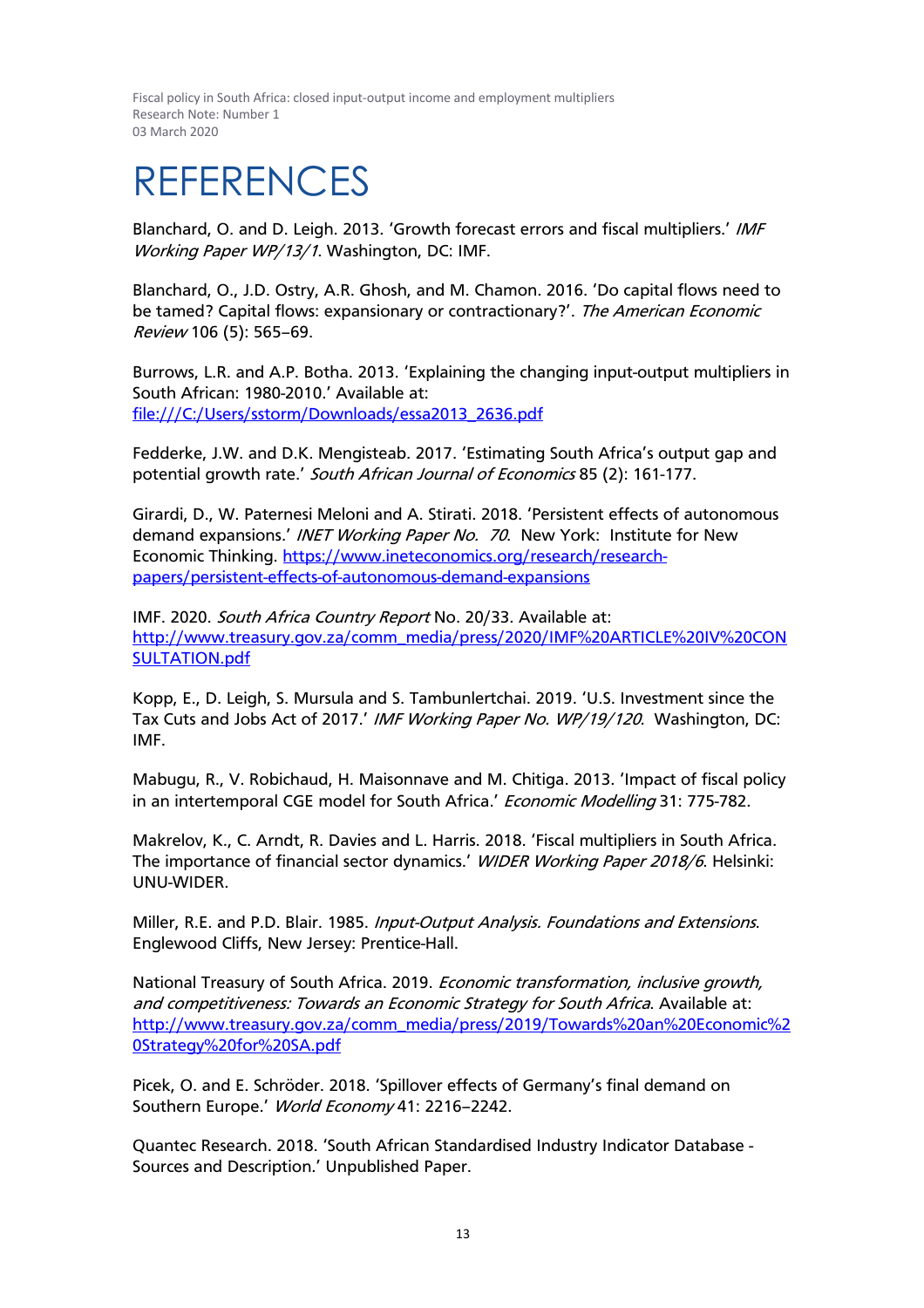Quantec Research. 2019. 'Input-Output Structure.' Data Source.

Storm, S. 2019. 'The secular stagnation of productivity growth.' INET Working Paper <sup>108</sup>. New York: Institute for New Economic Thinking. https://www.ineteconomics.org/uploads/papers/Storm-WP-108-The-Secular-Stagnationof-Productivity-Growth.pdf

14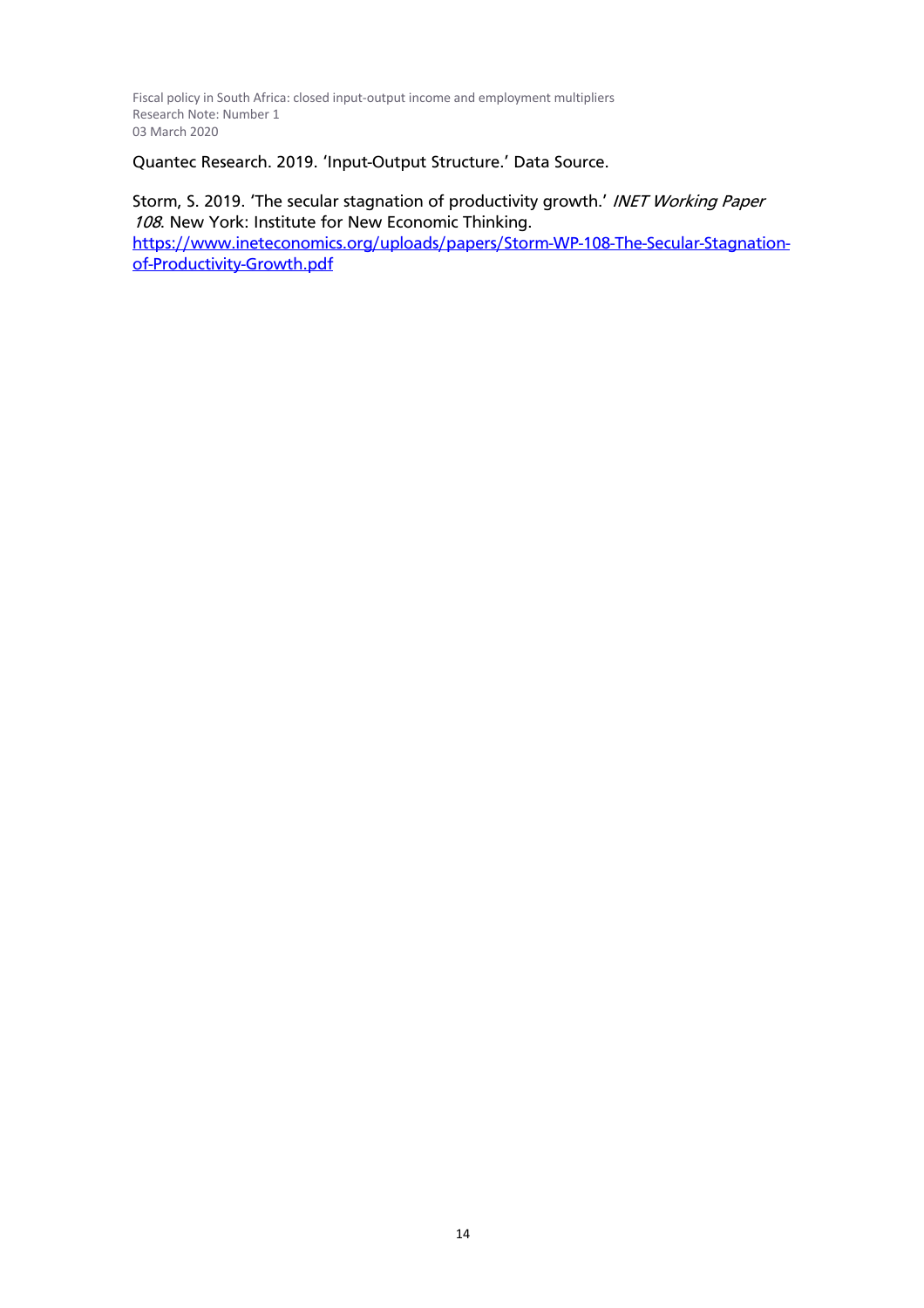### APPENDIX

Table A

|                                                 | vai  | vac  | empi  | empc | va   | emp   | exsh |
|-------------------------------------------------|------|------|-------|------|------|-------|------|
| Agriculture [QSIC 11]                           | 1.51 | 1.15 | 8.77  | 7.23 | 1.33 | 8.00  | 2.19 |
| Forestry [QSIC 12]                              | 1.57 | 1.25 | 10.86 | 9.47 | 1.41 | 10.16 | 0.14 |
| Fishing [QSIC 13]                               | 1.77 | 1.33 | 10.80 | 8.91 | 1.55 | 9.85  | 0.09 |
| Coal [QSIC 21]                                  | 1.72 | 1.31 | 5.10  | 3.29 | 1.52 | 4.20  | 0.06 |
| Gold [QSIC 23]                                  | 2.16 | 1.78 | 7.68  | 6.07 | 1.97 | 6.87  | 0.00 |
| Iron ore [QSIC 241]                             | 1.76 | 1.37 | 5.17  | 3.50 | 1.56 | 4.33  | 0.00 |
| Chrome [QSIC 2421]                              | 1.91 | 1.54 | 6.33  | 4.72 | 1.73 | 5.52  | 0.00 |
| Copper [QSIC 2422]                              | 1.99 | 1.61 | 6.54  | 4.91 | 1.80 | 5.73  | 0.00 |
| Manganese ore [QSIC 2423]                       | 1.73 | 1.36 | 5.21  | 3.63 | 1.54 | 4.42  | 0.00 |
| Platinum group metals [QSIC 2424]               | 1.76 | 1.38 | 6.07  | 4.44 | 1.57 | 5.25  | 0.00 |
| Other metallic minerals [QSIC 2429]             | 1.55 | 1.20 | 4.90  | 3.36 | 1.37 | 4.13  | 0.00 |
| Other mining and quarrying [QSIC 22, 25-<br>29] | 1.77 | 1.39 | 5.33  | 3.69 | 1.58 | 4.51  | 0.00 |
| Meat, fish, fruit etc. [QSIC 301]               | 1.59 | 1.23 | 6.30  | 4.74 | 1.41 | 5.52  | 2.28 |
| Dairy products [QSIC 302]                       | 1.73 | 1.37 | 6.61  | 5.05 | 1.55 | 5.83  | 0.84 |
| Grain mill products [QSIC 303]                  | 1.65 | 1.29 | 6.73  | 5.19 | 1.47 | 5.96  | 1.35 |
| Other food products [QSIC 304]                  | 1.75 | 1.39 | 7.51  | 5.94 | 1.57 | 6.73  | 1.79 |
| <b>Beverages [QSIC 305]</b>                     | 1.72 | 1.37 | 6.30  | 4.77 | 1.54 | 5.53  | 1.64 |
| Tobacco [QSIC 306]                              | 1.80 | 1.42 | 6.19  | 4.54 | 1.61 | 5.37  | 0.37 |
| Textiles [QSIC 311]                             | 1.46 | 1.17 | 6.57  | 5.33 | 1.32 | 5.95  | 0.00 |
| Other textile products [QSIC 312]               | 1.44 | 1.17 | 6.20  | 5.01 | 1.31 | 5.61  | 0.21 |
| Knitted, crocheted articles [QSIC 313]          | 1.50 | 1.23 | 7.60  | 6.40 | 1.36 | 7.00  | 0.03 |

15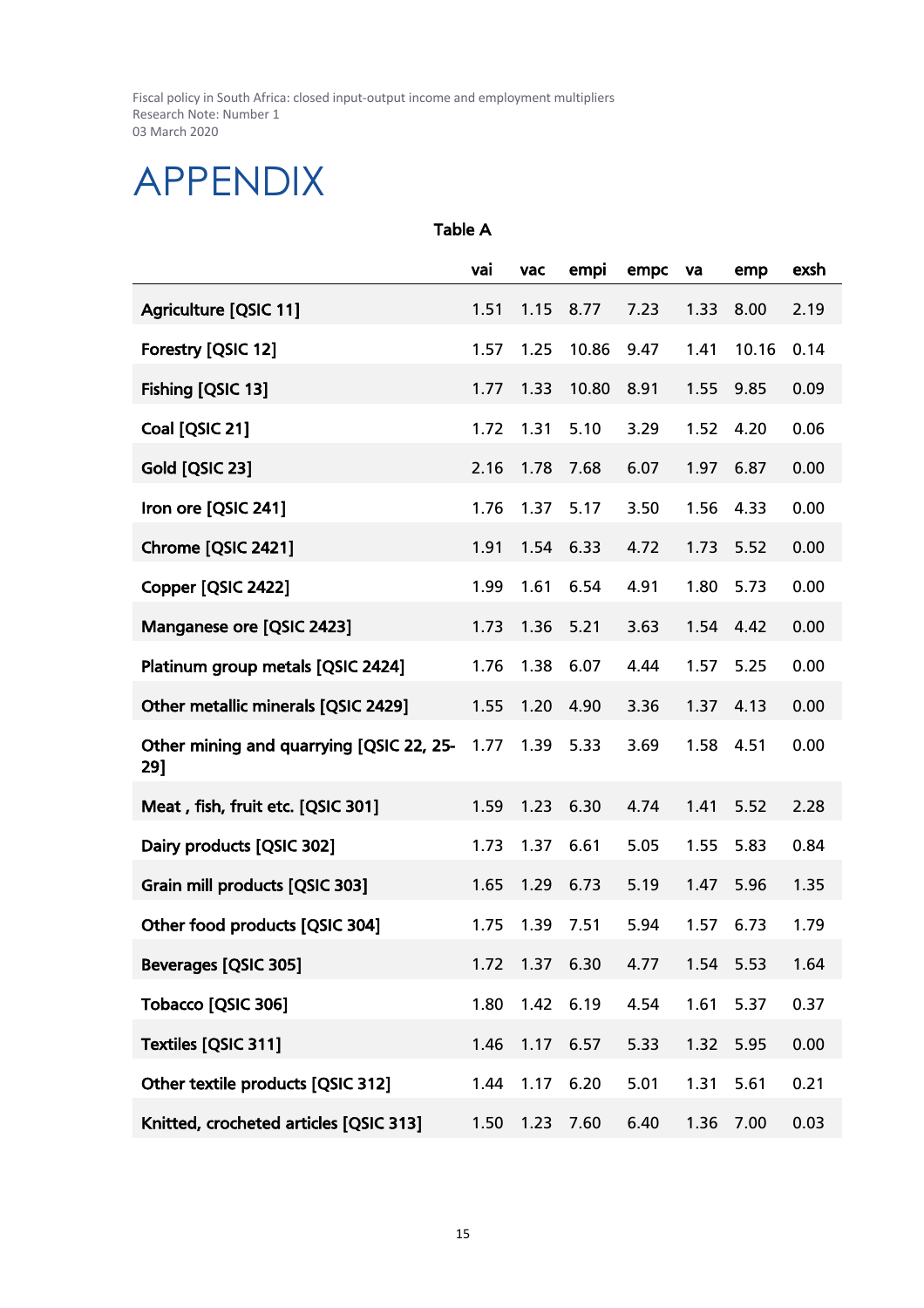| <b>Wearing apparel [QSIC 314]</b>                            | 1.47 | 1.21             | 7.39 | 6.28 | 1.34 | 6.84 | 0.39 |
|--------------------------------------------------------------|------|------------------|------|------|------|------|------|
| Leather and leather and fur products<br>[QSIC 315-316]       | 1.53 | 1.18             | 7.07 | 5.58 | 1.35 | 6.33 | 0.07 |
| Footwear [QSIC 317]                                          | 1.40 | 1.13             | 6.36 | 5.18 | 1.26 | 5.77 | 0.16 |
| Sawmilling and planing of wood [QSIC<br>321]                 | 1.78 | 1.42             | 8.68 | 7.14 | 1.60 | 7.91 | 0.00 |
| Products of wood [QSIC 322]                                  | 1.75 | 1.39             | 6.56 | 4.97 | 1.57 | 5.76 | 0.07 |
| Paper and paper products [QSIC 323]                          | 1.62 | 1.29             | 6.42 | 4.97 | 1.45 | 5.70 | 0.36 |
| Printing, recorded media [QSIC 324-326]                      | 1.78 | 1.47             | 7.49 | 6.14 | 1.63 | 6.81 | 0.17 |
| Coke, petroleum products and nuclear<br>fuel [QSIC 331-333]  | 1.26 | 0.96             | 3.67 | 2.40 | 1.11 | 3.04 | 0.80 |
| <b>Basic chemicals [QSIC 334]</b>                            | 1.33 | 1.07             | 4.63 | 3.49 | 1.20 | 4.06 | 0.25 |
| Other chemical products [QSIC 335-336]                       | 1.53 | 1.25             | 5.82 | 4.61 | 1.39 | 5.22 | 1.37 |
| Rubber products [QSIC 337]                                   | 1.55 | 1.24             | 5.83 | 4.52 | 1.40 | 5.17 | 0.10 |
| Plastic products [QSIC 338]                                  | 1.70 | 1.41             | 6.87 | 5.59 | 1.55 | 6.23 | 0.10 |
| Glass and glass products [QSIC 341]                          | 1.57 | 1.31             | 5.80 | 4.66 | 1.44 | 5.23 | 0.07 |
| Non-metallic mineral products [QSIC 342]                     | 1.40 | 1.11             | 5.57 | 4.32 | 1.26 | 4.95 | 0.07 |
| Basic iron and steel products [QSIC 351]                     | 1.51 | 1.20             | 5.30 | 3.94 | 1.35 | 4.62 | 0.04 |
| Non-ferrous metal products [QSIC 352]                        | 1.56 | 1.24             | 5.31 | 3.94 | 1.40 | 4.63 | 0.05 |
| Structural metal products [QSIC 354]                         | 1.79 | 1.47 7.43        |      | 6.04 | 1.63 | 6.74 | 0.05 |
| Other fabricated metal products [QSIC 1.74 1.42 6.86<br>355] |      |                  |      | 5.51 | 1.58 | 6.19 | 0.47 |
| <b>General purpose machinery [QSIC 356]</b>                  | 1.65 | 1.35             | 6.73 | 5.45 | 1.50 | 6.09 | 0.13 |
| Special purpose machinery [QSIC 357]                         |      | 1.72  1.41  6.87 |      | 5.51 | 1.57 | 6.19 | 0.79 |
| Household appliances [QSIC 358]                              | 1.45 | 1.17             | 6.22 | 4.99 | 1.31 | 5.60 | 0.06 |
| Office, accounting, computing machinery<br>[QSIC 359]        |      | 1.56 1.23 5.53   |      | 4.11 | 1.40 | 4.82 | 0.12 |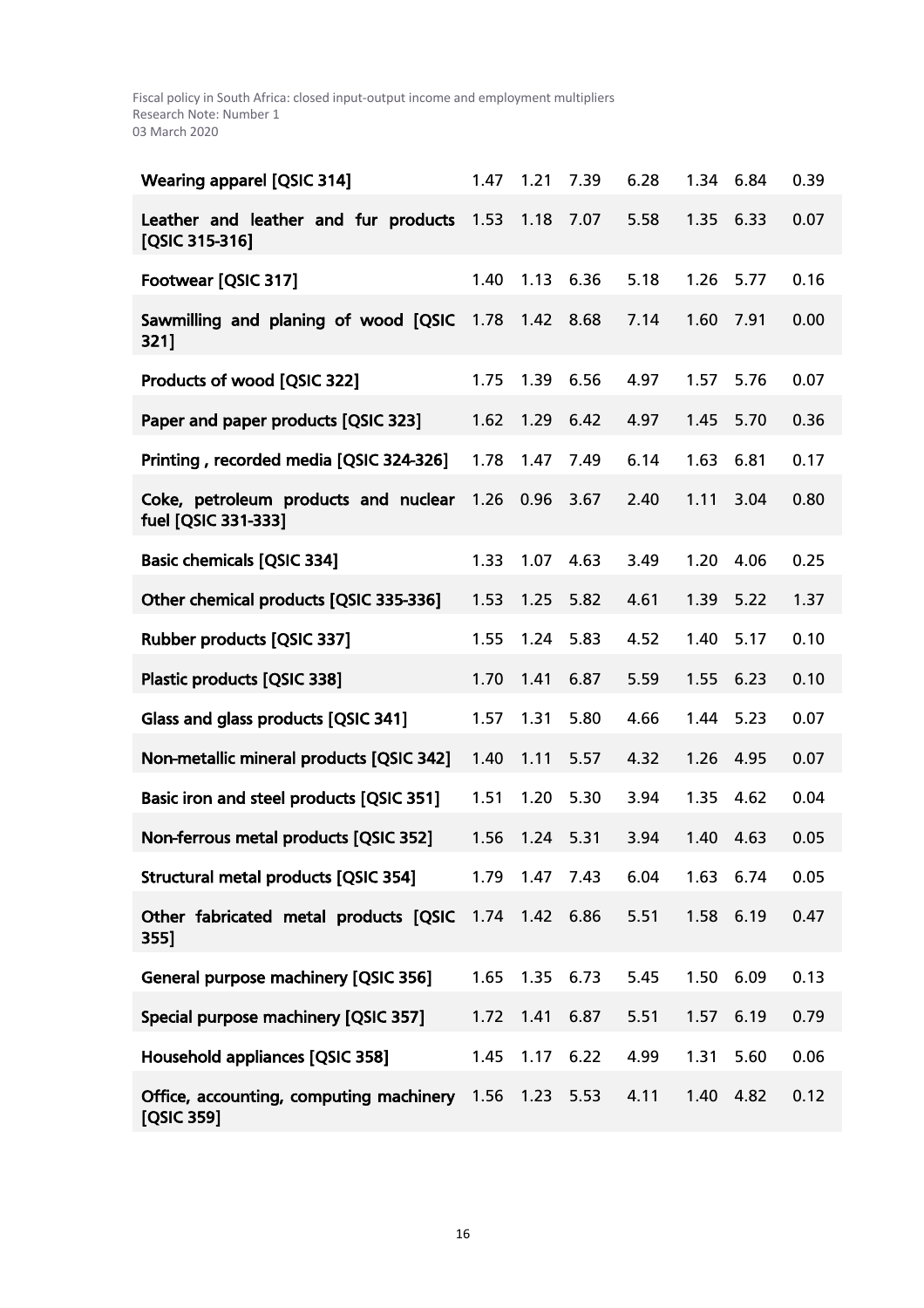| Electric motors, generators, transformers<br>[QSIC 361]               | 1.57             | 1.29      | 7.29      | 6.08 | 1.43      | 6.69 | 0.08 |
|-----------------------------------------------------------------------|------------------|-----------|-----------|------|-----------|------|------|
| Electricity<br>distribution<br>and<br>control<br>apparatus [QSIC 362] | 1.54             | 1.26      | 6.25      | 5.04 | 1.40      | 5.64 | 0.07 |
| Insulated wire and cables [QSIC 363]                                  | 1.22             | 0.99      | 5.11      | 4.11 | 1.11      | 4.61 | 0.11 |
| Other electrical equipment [QSIC 364-366]                             | 1.50             | 1.21      | 6.00      | 4.78 | 1.36      | 5.39 | 0.18 |
| television and<br>Radio,<br>communication<br>apparatus [QSIC 371-373] | 1.61             | 1.31      | 5.78      | 4.49 | 1.46      | 5.13 | 0.04 |
| Professional equipment [QSIC 374-376]                                 | 1.54             | 1.22      | 6.43      | 5.06 | 1.38      | 5.74 | 0.04 |
| Motor vehicles [QSIC 381-382]                                         | 1.30             | 1.05      | 5.04      | 3.95 | 1.17      | 4.50 | 0.55 |
| Parts and accessories [QSIC 383]                                      | 1.50             | 1.22      | 5.88      | 4.66 | 1.36      | 5.27 | 0.58 |
| Other transport equipment [QSIC 384- 1.63<br>387]                     |                  | 1.35      | 6.31      | 5.09 | 1.49      | 5.70 | 0.18 |
| Furniture [QSIC 391]                                                  | 1.71             | 1.38      | 8.02      | 6.60 | 1.55      | 7.31 | 0.39 |
| Other manufacturing groups [QSIC 392- 1.53<br>395]                    |                  | 1.16      | 4.95      | 3.36 | 1.34      | 4.16 | 0.68 |
| <b>Electricity and gas [QSIC 41]</b>                                  | 1.74             | 1.31      | 4.58      | 2.74 | 1.52      | 3.66 | 2.38 |
| Water [QSIC 42]                                                       | 1.76             | 1.33      | 4.61      | 2.75 | 1.55      | 3.68 | 0.54 |
| Site preparation [QSIC 501]                                           | 1.57             | 1.23      | 5.89      | 4.42 | 1.40      | 5.15 | 0.27 |
| Building of complete constructions [QSIC<br>502]                      | 1.56             | 1.24      | 7.01      | 5.62 | 1.40      | 6.32 | 6.49 |
| <b>Building installation [QSIC 503]</b>                               | 1.57             | 1.24 6.74 |           | 5.31 | 1.40      | 6.03 | 2.12 |
| <b>Building completion [QSIC 504]</b>                                 | 1.62             | 1.30      | 8.01      | 6.60 | 1.46      | 7.30 | 1.36 |
| Renting of construction equipment [QSIC 1.82 1.43 9.22<br>505]        |                  |           |           | 7.52 | 1.62 8.37 |      | 0.00 |
| Wholesale trade, commission trade [QSIC<br>61]                        | 1.81  1.44  7.45 |           |           | 5.85 | 1.62      | 6.65 | 2.71 |
| Retail trade [QSIC 62]                                                | 1.79             | 1.37 8.13 |           | 6.31 | 1.58      | 7.22 | 4.70 |
| repair of motor<br>Sale, maintenance,<br>vehicles [QSIC 63]           | 1.89             |           | 1.51 9.44 | 7.79 | 1.70      | 8.62 | 1.65 |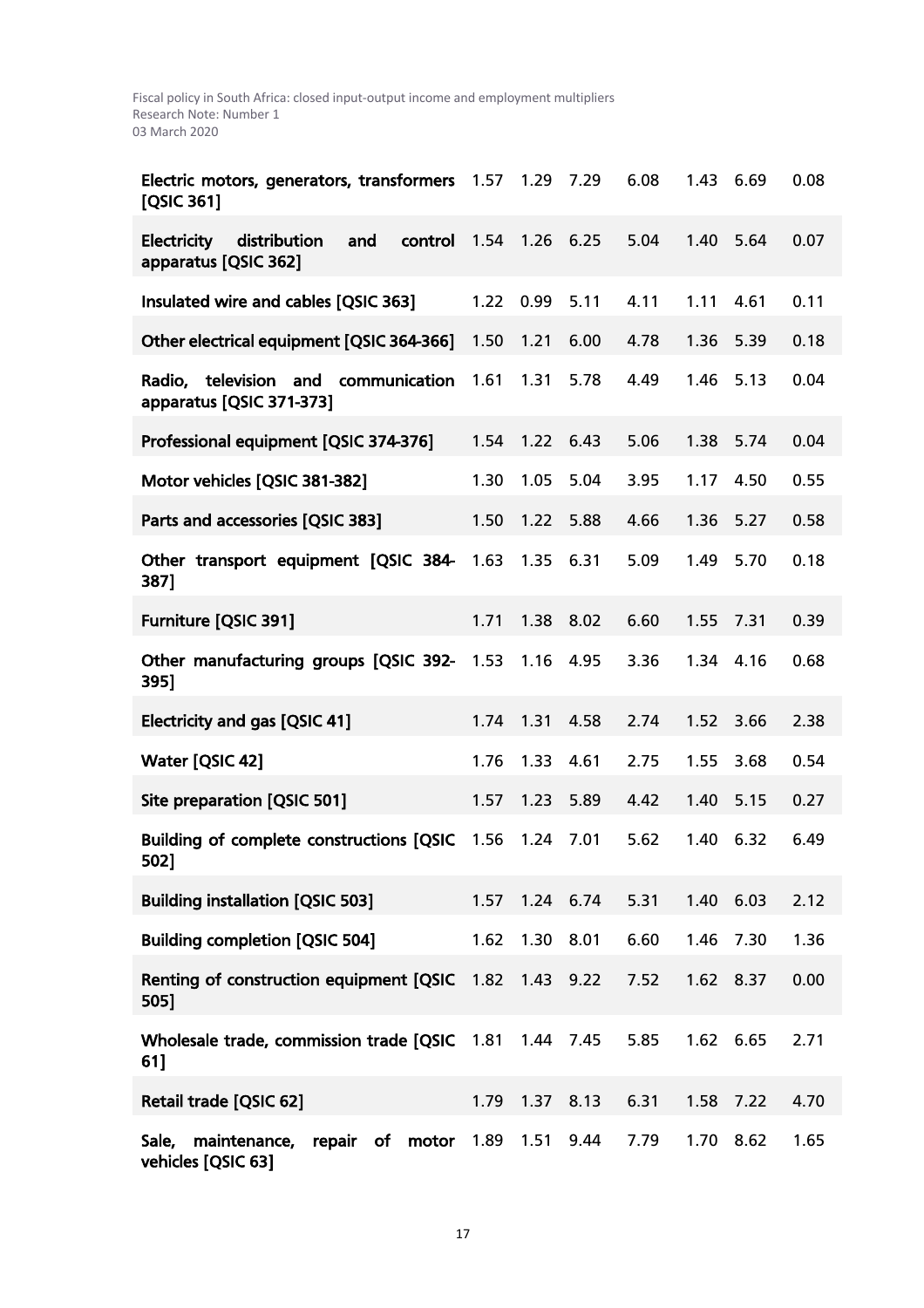| and accommodation services<br>Catering<br>[QSIC 64]                                                      | 1.77 | 1.39      | 10.83 | 9.18  | 1.58      | 10.00 | 1.27  |
|----------------------------------------------------------------------------------------------------------|------|-----------|-------|-------|-----------|-------|-------|
| Land transport, transport via pipe lines<br><b>[QSIC 71]</b>                                             | 1.68 | 1.28      | 5.54  | 3.81  | 1.48      | 4.67  | 4.81  |
| <b>Water transport [QSIC 72]</b>                                                                         | 1.39 | 1.02      | 4.10  | 2.49  | 1.21      | 3.30  | 0.05  |
| Air transport [QSIC 73]                                                                                  | 1.54 | 1.19      | 5.27  | 3.75  | 1.37      | 4.51  | 0.55  |
| <b>Auxiliary transport [QSIC 74]</b>                                                                     | 1.77 | 1.40      | 7.07  | 5.47  | 1.59      | 6.27  | 0.47  |
| Postal and related courier activities [QSIC<br>751]                                                      | 1.79 | 1.50      | 7.12  | 5.88  | 1.64      | 6.50  | 0.12  |
| <b>Telecommunication [QSIC 752]</b>                                                                      | 1.53 | 1.19      | 5.65  | 4.19  | 1.36      | 4.92  | 1.45  |
| Financial intermediation except insurance<br>and pension funding [QSIC 81]                               | 2.16 | 1.75      | 6.87  | 5.09  | 1.96      | 5.98  | 2.48  |
| Insurance and pension funding [QSIC 82]                                                                  | 2.09 | 1.67      | 6.61  | 4.80  | 1.88      | 5.71  | 3.44  |
| <b>Activities</b><br>financial<br>auxiliary<br>to<br>intermediation [QSIC 83]                            | 2.33 | 1.92      | 6.90  | 5.12  | 2.13      | 6.01  | 0.01  |
| Real estate activities [QSIC 84]                                                                         | 1.57 | 1.17      | 4.30  | 2.60  | 1.37      | 3.45  | 5.84  |
| Renting of machinery and equipment,<br>without operator and of personal and<br>household goods [QSIC 85] | 1.75 | 1.39      | 7.70  | 6.14  | 1.57      | 6.92  | 0.08  |
| Computer and related activities [QSIC 86]                                                                | 1.69 | 1.38      | 9.45  | 8.10  | 1.54      | 8.77  | 0.00  |
| Research and development [QSIC 87]                                                                       | 1.68 | 1.26      | 5.37  | 3.57  | 1.47      | 4.47  | 0.55  |
| Legal, accounting, bookkeeping and 1.83 1.44 7.98<br>auditing activities [QSIC 881]                      |      |           |       | 6.33  | 1.64 7.15 |       | 0.60  |
| Architectural, engineering and other 1.87<br>technical activities [QSIC 882]                             |      | 1.50 7.93 |       | 6.36  | 1.69      | 7.15  | 0.01  |
| <b>Advertising [QSIC 883]</b>                                                                            | 1.58 | 1.25 6.32 |       | 4.91  | 1.41      | 5.62  | 0.00  |
| Business activities n.e.c. [QSIC 889]                                                                    | 1.87 | 1.51      | 13.17 | 11.62 | 1.69      | 12.39 | 1.93  |
| <b>National departments [QSIC 91101]</b>                                                                 | 2.21 | 1.83      | 7.59  | 5.97  | 2.02      | 6.78  | 9.40  |
| <b>Provincial departments [QSIC 91102]</b>                                                               | 2.51 | 2.12      | 9.51  | 7.82  | 2.32      | 8.66  | 10.38 |
| Local government [QSIC 91300]                                                                            | 2.03 | 1.73 7.92 |       | 6.61  | 1.88      | 7.27  | 6.32  |